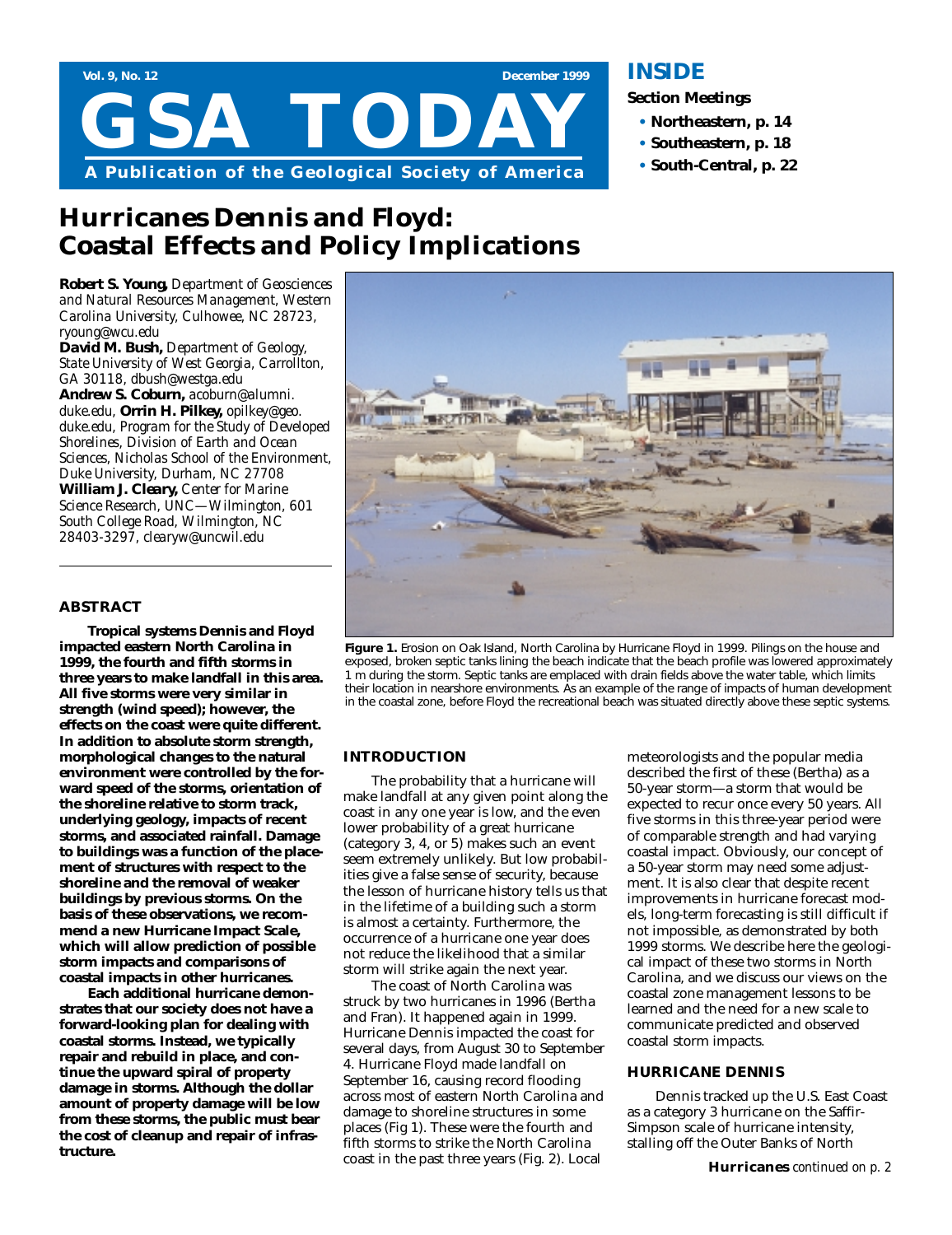# **IN THIS ISSUE GSA TODAY** *December Vol. 9, No. 12*

**GSA TODAY** (ISSN 1052-5173) is published monthly by The Geological Society of America, Inc., with offices at 3300 Penrose Place, Boulder, Colorado. Mailing address: P.O. Box 9140, Boulder, CO 80301-9140, U.S.A. Periodicals postage paid at Boulder, Colorado, and at additional mailing offices. **Postmaster:** Send address changes to *GSA Today,* Membership Services, P.O. Box 9140, Boulder, C.O. 80301-9140.

Copyright © 1999, The Geological Society of America, Inc. (GSA). All rights reserved. Copyright not claimed on content prepared wholly by U.S. Government employees within the scope of their employment. Permission is granted to individuals to photocopy freely all items other than the science articles to further science and education. Individual scientists are hereby granted permission, without royalties or further requests, to make unlimited photocopies of the science articles for use in classrooms to further education and science, and to make up to five copies for distribution to associates in the furtherance of science; permission is granted to make more than five photocopies for other noncommercial, nonprofit purposes furthering science and education upon payment of a fee (\$0.25 per page-copy) directly to the Copyright Clearance Center, 222 Rosewood Drive, Danvers, MA 01923 USA, phone (978) 750-8400, http://www. copyright.com; when paying, reference *GSA Today,* ISSN 1052-5173. Written permission is required from GSA for all other forms of capture, reproduction, and/or distribution of any item in this publication by any means, including posting on authors' or organizational Web sites, except that permission is granted to authors to post the abstracts only of their science articles on their own or their organization's Web site providing the posting includes this reference: "The full paper was published in the Geological Society of America's newsmagazine, *GSA Today* [include year, month, and page number if known, where article appears or will appear]." GSA provides this and other forums for the presentation of diverse opinions and positions by scientists worldwide, regardless of their race, citizenship, gender, religion, or political viewpoint. Opinions presented in this publication do not reflect official positions of the Society.

**SUBSCRIPTIONS** for 1999 calendar year: **Society Members:** *GSA Today* is provided as part of membership dues. Contact Membership Services at (800) 472-1988, (303) 447-2020 or member@geosociety.org for membership information. **Nonmembers & Institutions:** Free with paid subscription to both *GSA Bulletin* and *Geology,* otherwise \$50 for U.S., Canada, and Mexico; \$60 elsewhere. Contact Subscription Services. **Single copies** may be requested from Publication Sales. Also available on an annual CD-ROM, (together with *GSA Bulletin, Geology,* GSA Data Repository, and an Electronic Retrospective Index to journal articles from 1972); \$89 to GSA Members, others call GSA Subscription Services for prices and details. Claims: For nonreceipt or for damaged copies, members contact Membership Services; all others contact Subscription Services. Claims are honored for one year; please allow sufficient delivery time for overseas copies, up to six months.

**STAFF:** Prepared from contributions from the GSA staff and membership.

**Chief Executive Officer:** *Sara S. Foland* **Science Editors:** *Suzanne M. Kay, Department of Geological Sciences, Cornell University, Ithaca, NY 14853; Molly F. Miller, Department of Geology, Box 117-B, Vanderbilt University, Nashville, TN 37235* **Forum Editor:** *Bruce F. Molnia, U.S. Geological Survey, MS 917, National Center, Reston, VA 22092* **Director of Publications:** *Peggy S. Lehr* **Managing Editor:** *Faith Rogers* **Production Manager:** *Jon Olsen*

**Production Coordinator:** *Gaynor Bloom* **Graphics Production:** *Gaynor Bloom*

**ADVERTISING:** Classifieds and display: contact Ann Crawford, (303) 447-2020; fax 303-447-1133; acrawford@ geosociety.org.

Issues of this publication are available as electronic Acrobat files for free download from GSA's Web Site, http://www. geosociety.org. They can be viewed and printed on various personal computer operating systems: MSDOS, MSWindows, Macintosh, and Unix, using the appropriate Acrobat reader. Readers are available, free, from Adobe Corporation: http://www.adobe.com/acrobat/readstep.html.

GSA ONLINE: www.geosociety.org

Printed in U.S.A. using pure soy inks.

This publication is included on GSA's annual CD-ROM, *GSA Journals on Compact Disc.*  Call GSA Publication Sales for details. **10% Postconsumer**



**50% Total Recoverd Fiber**

ČĴ

## **Hurricanes Dennis and Floyd: Coastal Effects and Policy Implications** .......................... 1 Dialogue .............................. 3 Washington Report—Trouble at State ... 8 Submit Session Proposals for the 2000 Annual Meeting . . . . . . . . . . . . . . . . . . 10 Call for Nominations . . . . . . . . . . . . . . . . . . . 11 Travel Grants for 31st IGC . . . . . . . . . . . . . . 11 GSA Foundation Update ............... 12 2000 Section Meetings— Northeastern . . . . . . . . . . . . . . . . . . . . . . . . 14 Southeastern . . . . . . . . . . . . . . . . . . . . . . . . 18 South-Central ......................... 22

| Toward a Stewardship of the Global                                              |
|---------------------------------------------------------------------------------|
| Call for Applications and Nominations<br>for GSA Bulletin Editor  26            |
| 2000 GSA Section Meetings  26                                                   |
| Bulletin and Geology Contents  27                                               |
| Position Announcements  28                                                      |
|                                                                                 |
|                                                                                 |
| 2000 GSA Annual Meeting  33                                                     |
| First GSA Field Forum  33                                                       |
| <b>GSA National Park Interns Expand</b><br>Public's Appreciation for Geology 36 |

### **Hurricanes** *continued from p. 1*

Carolina on Monday, August 30. The storm then reversed course, remaining off North Carolina until it made landfall across Core Banks on Saturday, September 4 (Fig. 2). By that time Dennis had weakened to a tropical storm (sustained winds less than 119 km/h).

Hurricanes usually move ashore quickly, minimizing the time available to erode beaches, but Dennis stayed offshore for several days, producing large waves much like a stalled winter storm or nor'easter. In this century, the storm that caused the most damage on the Outer Banks was the Ash Wednesday storm of 1962, a nor'easter that remained stationary for three days at the time of spring tides. Tidal amplitude on the Outer Banks is small (less than 1 m) but large enough to cause increased dune erosion and inland penetration by overwash when storms arrive at high tide. Waves from Dennis impacted the shoreline of the North Carolina Outer Banks through at least a dozen high tides, a major factor in island response to the storm. Even though damage to structures along the shoreline was not extensive, the long duration of Dennis may have caused as much coastal erosion and shoreline retreat as a category 4 or higher hurricane.

On narrow and undeveloped Core Banks (Fig. 2), part of the Cape Lookout National Seashore, large numbers of narrow overwash fans were produced as storm surge flooded parts of the island and storm waves rolled ashore and across the island through dune gaps and eroded dunes. In this way, sand was actively deposited on the island (Fig. 3). A few of the overwash fans extended into the sound behind the

island. Barrier island migration is a complex process primarily driven incrementally by storms during times of rising sea level (Leatherman et al., 1982; Nummedal, 1983; Leatherman, 1983a, 1983b). Pilkey et al. (1998, p. 44–47) described barrier island migration with North Carolina examples as a three-step process. Barrier islands migrate landward by: (1) shoreline retreat on the open ocean side, (2) elevation of the island by the addition of overwash sand, and (3) movement of the island's soundside shoreline landward by extension of the overwash fans into the sound. All of these processes were evident on Core Banks following Hurricane Dennis. In this fashion, Core Banks took another small step landward and up the coastal plain during the current sea-level rise.

Along Hatteras Island (Fig. 2), within the Cape Hatteras National Seashore, several small communities are connected by a lone road, the two-lane, blacktop NC Hwy 12. Overwash sand covered the road in many places and was quickly cleared by highway crews following the storm; most of it was moved to the nearby beach. A <0.5 km section of the road north of Buxton that was entirely destroyed during the hurricane was rebuilt within three days. We are trying to convince the North Carolina Department of Transportation to leave the overwash sand in place and rebuild the road, perhaps with gravel. This would allow the island in the National Seashore to function naturally, and the road elevated by the addition of overwash would be subjected to less frequent storm flooding, reducing damage in future storms and saving taxpayer dollars.

In the 1930s, as part of a Civilian Conservation Corps project during the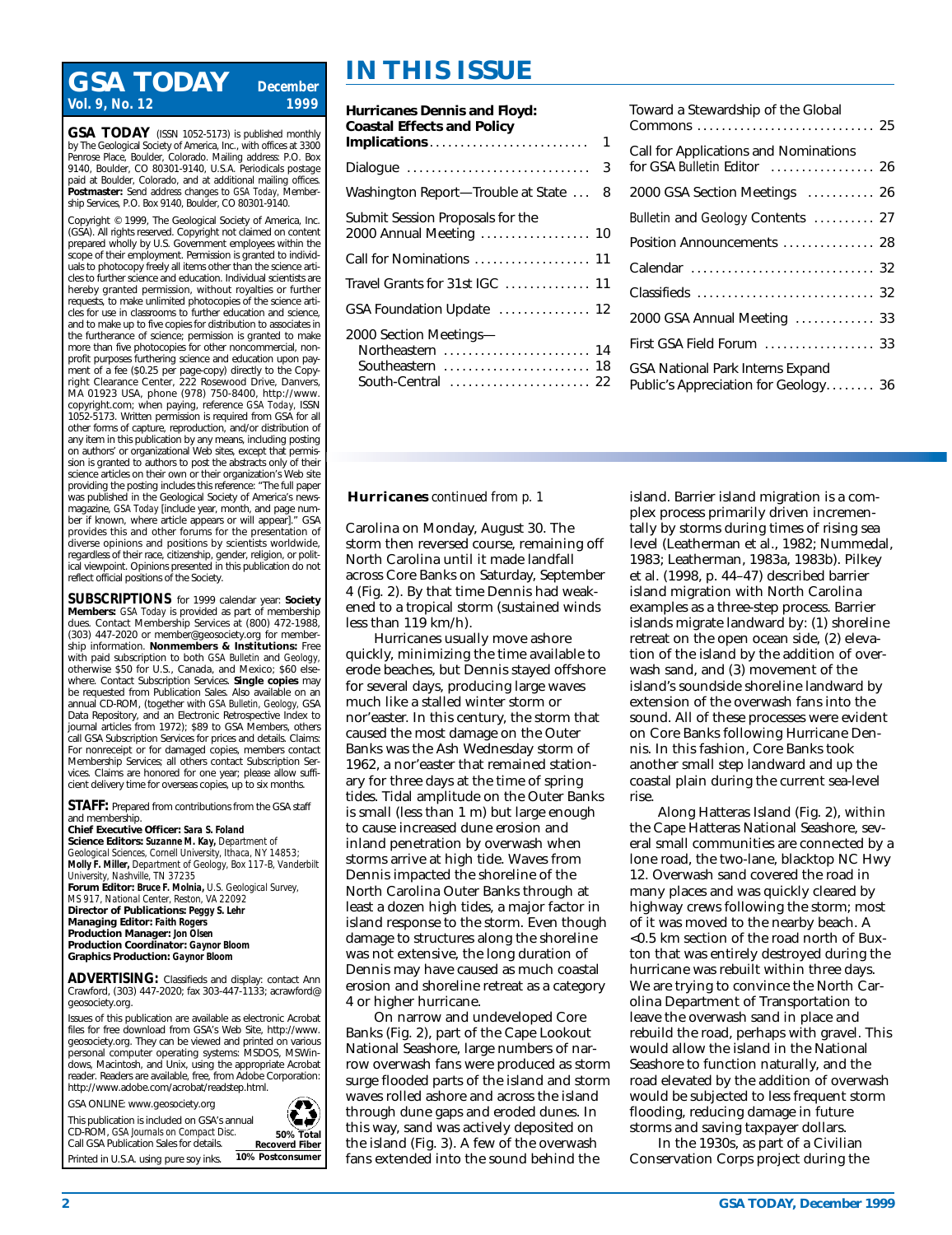

# *The Year Past and the Year Ahead*

We are completing an exciting year at GSA and looking forward to a new year, a new century,

and a new millennium. Here, I review what GSA has accomplished and tell you about some of my goals for the next 12 months and the next several years.

In July, the headquarters staff completed a significant reorganization, to align our human and fiscal resources with the annual goals that were defined from the five-year strategic plan. In the next several issues of *GSA Today,* we will discuss the strategic plan with you in greater detail and highlight progress and new directions. The four new functional areas at GSA headquarters are Science, Education, and Outreach—focused on education and public policy; GSA Enterprises—our revenue-generating activities; Member Services—the interface and service center for members; and Infrastructure Services and Support—for all our in-house needs in Boulder.

With the reorganization of our Science, Education, and Outreach group, we envision a new direction in education. We are expanding our focus to include K–12, undergraduate, and graduate levels. A new Education Science Officer position has been approved, and a national search committee is being formed. Robert Ridky, University of Maryland, will chair this committee.

All programs and services that directly support members are located within Member Services. A new Member Service Center will provide real-time service for all our members and our customers. On January 3, 2000, you can reach this team at our new toll-free number, 1-888-443-4472, to buy a book, change your address, register for a section or annual meeting or get a question answered. To gather more information about members, we initiated a comprehensive general membership survey in November 1999. A sample set of 3,300 was selected from our total membership of 16,000.

At this year's annual meeting we received 85% of the 2,942 abstracts electronically; this is the highest electronic submission rate and the largest number of abstracts ever for GSA. We had 6,389 registrants at our meeting in Denver, making it one of the three largest GSA annual meetings. Planning is now underway for the first GSA global meeting, scheduled for June of 2001. This joint venture with the Geological Society in London will be held in Edinburgh, Scotland. Meetings are one part of GSA Enterprises; publications are the other part. In 2000, a feasibility study on electronic publishing options will begin.

To tend, unfailingly, unflinchingly, towards a goal is the secret of success.

*—Anna Pavlova*

A new budgeting process was reviewed with the Investment and Budget committees at the 1999 GSA Annual Meet-



© Paul Abdoo

At Dinosaur Ridge near Morrison, Colorado.

ing and will be used in the preparation of our fiscal year 2000 budget. This new model balances growth of our investment portfolio with prudent spending. Growth of the portfolio will be ensured first, to protect the long-term future of GSA. To provide program review and prioritization, a new committee, the Programmatic Overview Committee (POC), was formed. At the committee's first meeting, the GSA staff reviewed the 166 current programs. This review allowed our leadership to look at GSA as a whole, not just piece by piece. The overall success of the first program review led to the POC becoming a standing committee, which will meet annually at the spring Council meeting.

To accomplish the array of objectives in our strategic plan, GSA must pursue strategic partnerships. These joint ventures will enlarge GSA's sphere of influence and help us to reach our goals in more timely and cost-effective ways. Currently, we are investigating joint ventures for global meetings, online publications and digital archive creation, integrative science, and student programs. Strategic alliances have been formed with the USGS, National Park Service, National Forest Service, AGI, and the Geological Society (London). All 23 of our associated societies are reviewing new partnership opportunities for 2000 and beyond.

In the next year, I look forward to shifting my perspective from internal operations to external partnerships. Adopting a more external view will allow me to work on strengthening our existing partnerships and exploring new ones—aiding in the expansion of GSA's sphere of influence. I am excited about the future and very pleased with the progress to date. To get a chance to chat with you in 2000, I will attend all the section meetings in the spring. Roundtable discussions will be scheduled to discuss GSA and gather your insights and hopes for the future, and to learn how GSA can help you attain your goals.

# *Enjoy the New Year!*

### **Hurricanes** *continued from p. 2*

depression, a large frontal dune line for erosion control was constructed from the North Carolina–Virginia line to the western end of Ocracoke Island (Stick, 1958, p. 250). The presence of the dune encouraged beachfront development in areas previously routinely overwashed during storms. Now the artificial dune line has large gaps due to shoreline retreat, and hundreds of buildings are exposed to storm processes, especially north of Oregon Inlet in the old towns of Nags Head, Kitty Hawk, and Kill Devil Hills (Fig. 2). In these communities, Dennis covered the roads with sand and debris and eroded beneath numerous houses elevated on pilings. These communities are particularly

prone to flooding because the interior of the island is at a lower elevation than the oceanfront and because the primary dunes, which would have afforded some measure of protection from storm surge and waves, have been eroded. The seaward-facing part of the island communities is a landward-sloping surface of coalesced overwash deposits. Storm surge and waves easily overtop the overwash and flood the island interior. Thus, for the fifth time since 1990, the seaward-most, threeblock area of the towns was flooded by ocean water trapped behind the higher elevation beachfront. Because the old dune cannot be replaced without removal of the first row of houses, a politically difficult thing to do, these communities face more flooding from future storms.

An aerial flyover of the impacted area after the storm indicated that the amount of dune and beach erosion varied considerably along various shoreline reaches. We believe that the differences in shoreline impact may have been strongly controlled by offshore geology; in particular, Kinnakeet and Wimble shoals partially protected the towns of Avon and Salvo, respectively. Geologic framework and barrier island dynamics are discussed by Riggs et al. (1995). Overall, only a small number of buildings were destroyed by Dennis, because the winds were sub-hurricane strength and storm surge was probably only about 0.5–1 m. Sand was eroded from beneath many buildings, and some, partic-

**Hurricanes** *continued on p. 4*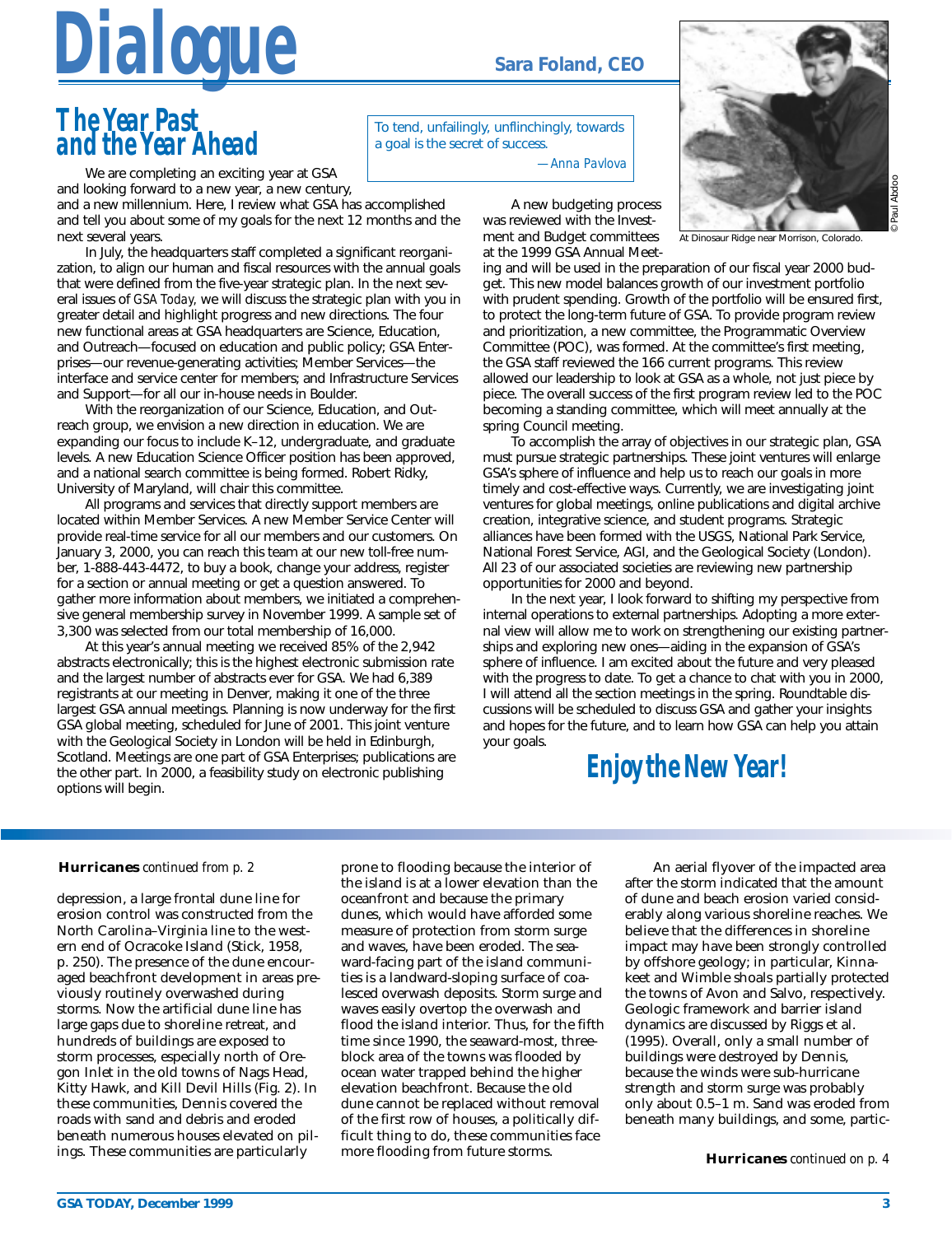

**Figure 2.** Eastern North Carolina and tracks of the five hurricanes affecting the North Carolina coast from 1996 to 1999. Notice the similarity in landfall locations, especially of Fran, Bertha, and Floyd, and the erratic path of Dennis. The Outer Banks of North Carolina stretch over 280 km from the Virginia line to below Cape Lookout.

### **Hurricanes** *continued from p. 3*

ularly in Rodanthe, were left stranded seaward of the high-tide line.

Immediately after the storm, North Carolina Governor Jim Hunt declared that federal funds for a beach nourishment project, long in the planning stage, were needed immediately. The project as planned is a small one, however, and probably would not have prevented flooding and other damage. The speaker of the North Carolina State Senate, in whose district most of the hurricane damage occurred, stated that the shoreline was in the "worst erosive shape possible" prior to the storm, and that beach and road-building money was needed immediately. His view is undoubtedly shaped by the fact that more buildings than ever were exposed to the storm, the inevitable consequence of decades of shoreline retreat occurring simultaneously with intensive beachfront construction of cottages and motels. The Outer Banks are perhaps the most naturally dynamic developed barrier island chain in North America, but as is true everywhere, politicians respond with crisis-driven maintenance of the status quo, thereby treating beachfront development in similar fashion to inland development at higher elevations. Our view is that due to a lack of planning for sensible poststorm action, an opportunity is missed to relocate buildings and roads back to safer locations following storms such as Dennis. The Outer Banks are a high-hazard setting for development. There is high wave

energy here due to a narrow continental shelf (Hayes and Sexton, 1989). In addition, high storm frequency and ongoing sea-level rise will mean that maintenance of the shorefront in its current location will prove ultimately impossible.

One building, the six-story Comfort Inn at Whalebone Junction in Nags Head (Fig. 2), now resides on the beach, having lost its swimming pool. This is an old structure, probably the first high rise built on the Outer Banks. The hotel was originally built well back from the beach. Shoreline retreat of about 1 m/yr has caught up with the hotel. Because seawall construction is illegal in North Carolina, a politically difficult situation faces the state's coastal managers. We believe that this building represents a landmark in the state's efforts to preserve beaches for future generations. If a variance in the regulation is granted, North Carolina's anti-shoreline armoring regulation is doomed, as is the future quality of recreational beaches.

### **HURRICANE FLOYD**

Hurricane Floyd was a much larger and more powerful storm than Hurricane Dennis, although it was not as strong and was smaller than Hurricane Hugo, which struck the South Carolina Coast in 1989. After causing serious wind damage in the northern Bahamas, the storm threatened the east coast of Florida with maximum sustained winds of 249 km/h (category 5 is >249 km/h). As it tracked to the north, it gradually lost wind velocity, coming ashore in southern North Carolina, south

of Cape Lookout as a strong category 2 storm with maximum winds around 150 km/h. The hurricane dumped more than 50 cm of rain on parts of eastern North Carolina where the ground was already saturated from the passing of Hurricane Dennis. Floyd followed a classic path, curving up the U.S. East Coast, leading to the largest evacuation in U.S. history, more than 2 million people in Florida, Georgia, South Carolina, and North Carolina. Track forecast models fared much better than in Dennis, but model uncertainty allowed for possible landfall in Florida, Georgia, and South Carolina before the storm went ashore near Cape Fear, North Carolina (Fig. 2).

The beachfront damage, the primary focus of this paper, has received relatively little attention in the North Carolina and national media because the most damaging aspect of Floyd was riverine flooding in eastern North Carolina and New Jersey. Flood levels in several North Carolina counties exceeded the 100-year recurrence interval level and were the highest ever

recorded. Two interstate highways (I-40 and I-95) were blocked for several days and two universities (University of North Carolina at Wilmington and East Carolina University in Greenville) were closed because of power loss, emptying students from dorms into communities cut off in all directions by river waters. This type of storm presented major difficulties for those who evacuated from the Outer Banks, which turned out to be largely unaffected by Floyd. One person left Ocracoke Island (Fig. 2) only to require rescue off an inland roof top by helicopter.

On the coastline, Long Beach, North Carolina, on Oak Island (Fig. 2), was hit the hardest. This old community has a history of disruption by hurricanes. It was thriving prior to 1954, when 300 out of 305 buildings, properly built well back from the beach, were destroyed or moved off their foundations by category 4 Hurricane Hazel. The buildings were rebuilt, and the shoreline, in its inexorable, 0.5–1 m/yr landward creep, caught up with the buildings. During Hurricane Floyd, about 240 beachfront homes (more than half of the oceanfront homes in the community) were destroyed or made uninhabitable, largely due to wave action on top of a 1.5–2.5 m storm surge. Before the storm, it was clear that the extensive damage was entirely predictable, because this was a highly vulnerable community (Pilkey et al., 1998). A large vertical scarp was formed in many places at the back of the beach on Long Beach. The scarp cuts into old wetland sediments imbedded with tree stumps—another clue that this barrier island was sand-poor and vulnerable before the storm. Previous work has shown that the age of tree stumps exposed on the beach varies along Oak Island,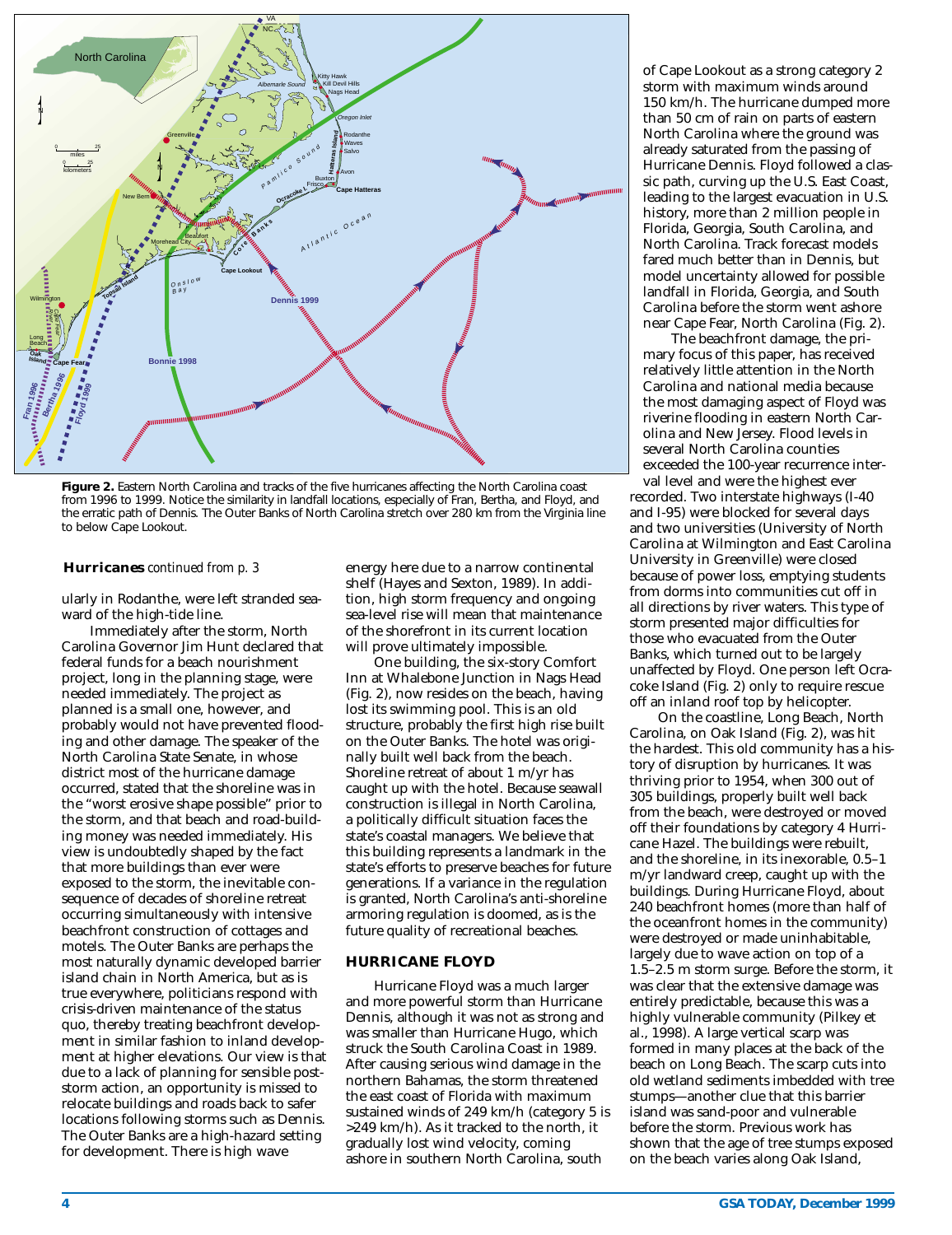ranging from about 3.8 to 1.8 ka (Griffin et al., 1979; unpublished data of Cleary). This is further evidence of the island's erosive history even before the storm.

On heavily developed, low-elevation, narrow Topsail Island (Fig. 2), most of which was extensively damaged by Hurricanes Bertha and Fran (occurring within eight weeks of each other in 1996) building damage was much less than on Long Beach. Local officials attributed this to the fact that the poorly constructed buildings had been removed by the earlier storms. In addition, the storm surge from Floyd was 0.3–0.8 m less than during Fran. Instead of a dune scarp, the northern part of the island had the appearance of a large smooth sandbar, because almost the entire island was covered by a sheet of overwash

sand. The island infrastructure, roads, power and phone lines, and septic and sewer systems were largely destroyed after having been replaced by federal funding after Fran in 1996. In spite of the lack of loss of private property, the federal recovery costs to replace infrastructure on this island will be large. At least two and possibly three of the temporary inlets opened by Fran were reopened in Floyd. Some houses built after Fran in the throats of the former inlets were washed under but survived. Strong evidence was noted of erosion caused by channelization of storm-surge ebb (the seaward return of the storm surge as the storm moved away; Fig. 4). Along much of Topsail Island, the only frontal dune was an artificial one, constructed largely from sand bulldozed from



Figure 3. Core Banks, North Carolina, was almost completely overwashed by Hurricane Dennis as the storm stalled offshore for several days. With each high tide, storm-surge flooding and storm waves washed sand onto and, in some cases, completely over the island. Storms drive barrier island migration during rising sea level. Overwash deposits are a primary way in which island elevation is built up and the soundside shoreline is incrementally moved landward.

the beach. Much of the dune disappeared in Floyd (Fig. 5), making up a large part of the overwashed sand on the island. At the northern end of the island, the dune has been replaced at least five times in the 1990s.

### **NEED FOR A NEW HURRICANE IMPACT SCALE**

After Dennis and Floyd, as well as several previous hurricanes that have affected North Carolina over the past several years, it is clear that coastal geologists must do a better job of conveying to the public the coastal geomorphological effects of these storms. The public hears about the Saffir-Simpson hurricane scale and has a good idea of the relative strength of storms. Saffir-Simpson is a scale of categories 1 (120–152 km/h) to 5 (>249 km/h), and was originally developed as a hurricane damage potential scale (Simpson, 1974). Although the scale is satisfactory for describing the absolute strength of a hurricane in the open ocean, it is less satisfactory in describing the effect of a hurricane on the shore during landfall. Geologists understand that the actual impacts of any given hurricane on the coast will vary depending on several geologic and meteorologic factors including, but not limited to:  $(1)$  the absolute strength of the hurricane (wind speed), (2) the size of the storm (radius of maximum winds), (3) forward speed of the storm center (faster equals higher storm surge), (4) track of the storm relative to orientation of the shoreline (perpendicular approach means higher storm surge, low-angle approach means greater area affected), (5) storm duration (relatively short in most hurricanes), (6) offshore and onshore profiles (major control on storm surge), (7) planview shape of the shoreline (major control on storm surge), (8) underlying island geology including sand supply (can control shoreline erosion and overwash, see Riggs et al., 1995; Cleary, 1997), and (9) recent storm history (one storm removing the protective dunes, setting up the shoreline for greater damage to structures in a subsequent storm). Because the Saffir-Simpson scale does not consider these local and regional controls on coastal response to hurricanes, we believe that a new scale emphasizing hurricane impact is needed.

**Hurricanes** *continued on p. 6*



Figure 4. When storm surge water flows back to sea, either by the force of gravity alone or when driven by offshore-blowing winds, an erosive ebb current may be generated with a potential for intense scouring of unconsolidated material. Often, structures in the path of such scouring are undermined and may topple. In this example from Topsail Island, storm-surge ebb scouring has eroded a channel at least three feet deep. The house in the center of the photo survived because the scour channel divided and flowed on either side of it.



**Figure 5.** Immediately after Hurricane Fran in 1996, an artificial dune was built along the shoreline of North Topsail Beach (the northeastern one-third of Topsail Island) for protection of the only access road. The dune was almost entirely removed by Hurricane Floyd in 1999, and the sand was redistributed as washover deposits on the island.